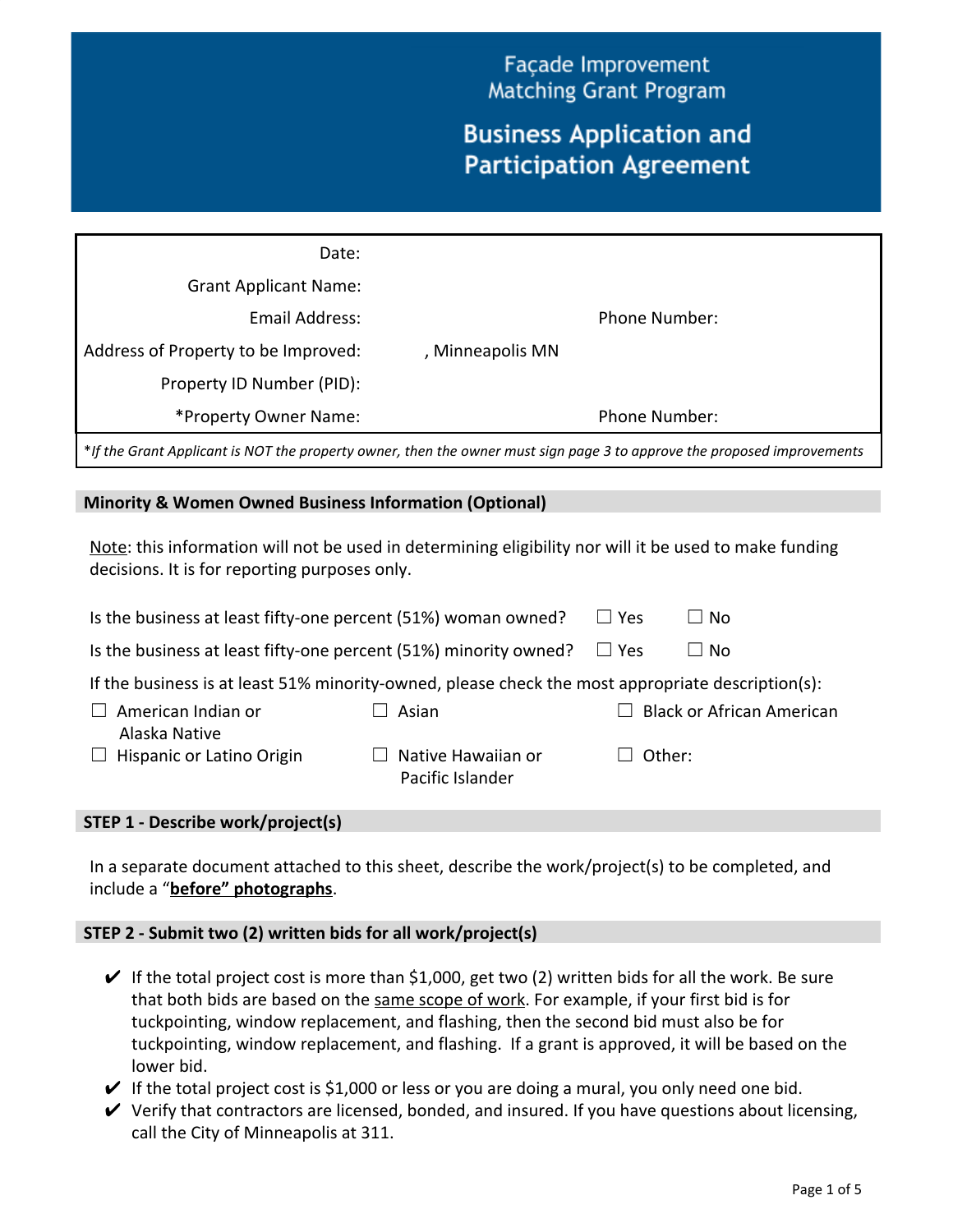- $\vee$  If qualified to do so, you may perform the work, but grant funds cannot be used to compensate you for the purchase or rental of tools and equipment or for your labor or the labor of family, friends, employees, or others with a financial interest in the business or property. Grant funds can be used to pay for materials.
- $\blacktriangleright$  Applicants are encouraged to solicit estimates from women and minority contractors.
- $\vee$  Summarize the bids in the box below.
- ✔ **Grant amounts are based on the lower bid; however, you are free to accept the higher bid.**

|                | <b>Brief Work Description</b> |   | Contractor | <b>Bid</b> | <b>Bonded &amp;</b><br>Insured? |
|----------------|-------------------------------|---|------------|------------|---------------------------------|
| 1              |                               | ᆂ |            |            | $\Box$ Yes / $\Box$ No          |
|                |                               | 2 |            |            | $\Box$ Yes / $\Box$ No          |
| $\overline{2}$ |                               | ᆂ |            |            | $\Box$ Yes / $\Box$ No          |
|                |                               | 2 |            |            | $\Box$ Yes / $\Box$ No          |

### **STEP 3 – Select contractor and estimate work dates**

Contractor Selected:

Approximate date work will begin: Approximate date work will be complete:

## **STEP 4 - Review terms and conditions**

The Grant Applicant will receive a Grant in the amount specified below pending Grant Applicant's compliance with (1) the Great Streets Façade Improvement Program *Business Guidelines*, (2) the Great Streets *Façade Design Guide*, (3) this Agreement, and (4) available funding. Final determination of eligibility rests with the City of Minneapolis.

- 1. The Grant Applicant certifies that he/she is an owner of record of the property where the funds will be used to finance repairs and/or improvements; or where not the owner of record of the property, has obtained the Owner's written authorization to cause the repairs or improvements to be made. **The property owner certifies that all property taxes are paid and up-to-date and will remain so throughout the entire project, until grant funds are disbursed.**
- 2. Work performed at the Property shall be as stated in the contractor(s) bid(s) obtained by the Grant Applicant or the materials list submitted with (or a subsequent part of) the application for the Grant.
- 3. Any contractor(s) who performs work at the Property must meet City of Minneapolis licensing, building permit, and building code requirements.
- 4. If the Grant Applicant is performing any work, the Grant Applicant understands that upon completion (1) all work must meet City of Minneapolis zoning code, building permit, and building/housing code requirements and (2) grant funds can **only** be used to compensate for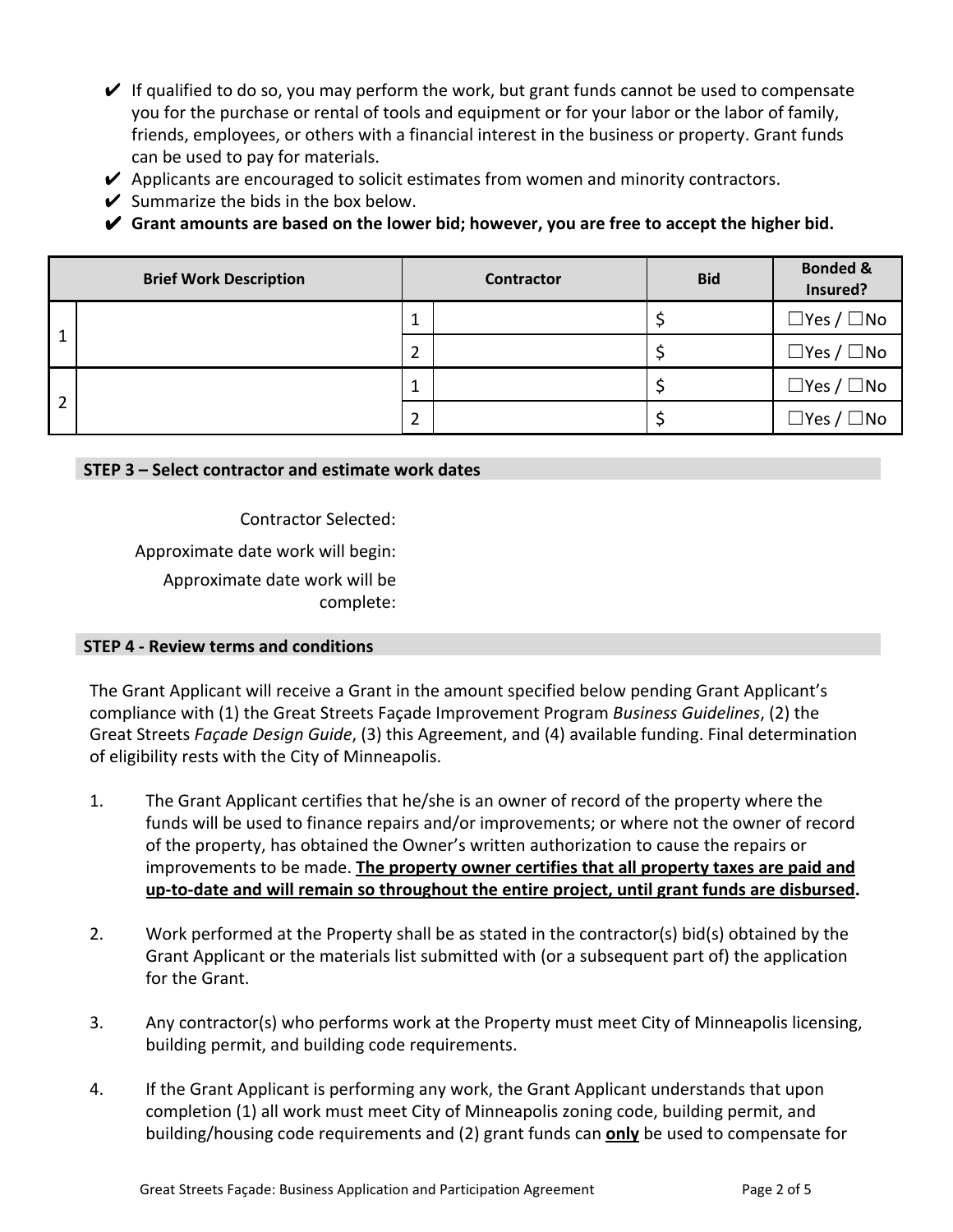materials, **not** for the purchase or rental of tools and equipment or the labor of the Grant Applicant, a relative, or someone with a financial interest in the business or property receiving the grant funds.

- 5. All improvements must be completed and reimbursement request documents provided to your Program Administrator **within nine (9) months** of the Grant Approval Date. The Grant applicant is responsible for ensuring that the work has been completed satisfactorily before paying the contractor(s).
- 6. The Grant funds will be disbursed to the Grant Applicant by your Program Administrator based upon the receipt and review of **items (a) through (c)** below. The Grantee must submit the following items to your Program Administrator upon completion of the work. **If more than one contractor** is used, there must be complete sets of the items listed below for each contract/contractor:
	- a. **Proof of final inspection** by the City of Minneapolis for work requiring a city permit (send a copy of the permit signed off by the responsible City Inspector), for work NOT requiring a city permit, call Program Administrator (phone) to notify them work is complete.
	- b. **Final invoice** from the contractor showing the total project cost.
	- c. **Proof of payment** paid to contractor in one of the following two forms. You should be totally satisfied with the work before paying.
		- i. A **lien waiver** a statement issued by the contractor that advises the client that they, the contractor, (a) have been paid in full for the total project cost, (b) are satisfied with the compensation for the work they performed, and (c) waive their right to place any liens on the property for the work completed. *(If there are significant material costs, we advise you to obtain a lien waiver from the materials supplier, advising that the contractor paid them in full.)* **OR**
		- ii. A **cancelled check AND** a **signed receipt** to be submitted if you only paid the matching funds (private match) portion of the contract and the contractor will wait for the final payment. You will need a copy of the actual cancelled check(s), returned to you by the bank you used to pay the contractor. Both the front and back of the check must be copied and must be made payable to the contractor for a minimum of the *private match*. You will also need a properly executed receipt, signed by an authorized officer of the contracting firm that includes the contractor's name, address, telephone number, and notation that a minimum of the *private match* was paid in full.
- 7. Grant reimbursement is based on funding availability. If the funds available to the overall program have been disbursed to other grant applicants before you submit your completed reimbursement request, you will not receive reimbursement.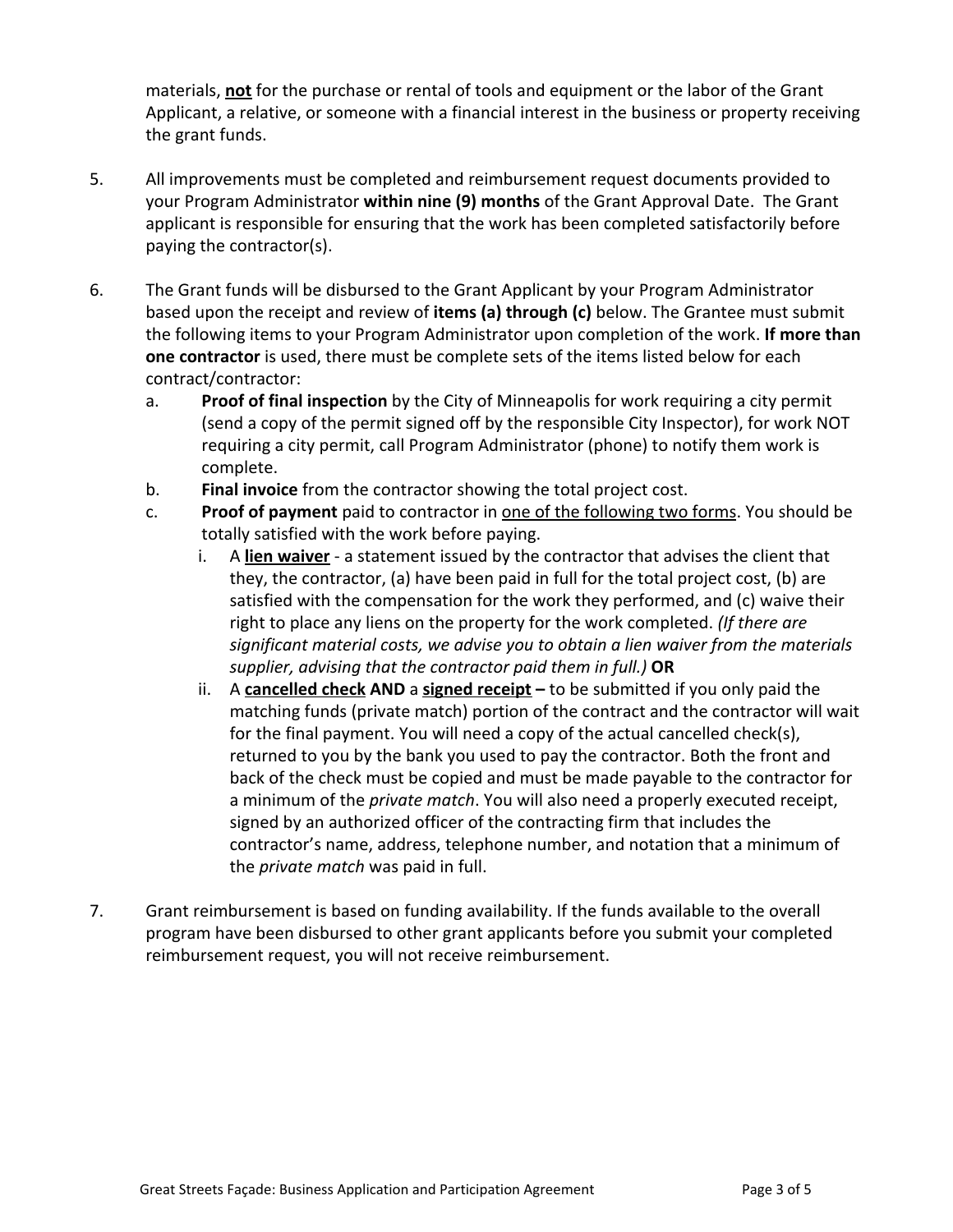## **STEP 5 – Sign and date**

**Sign and date below**, accepting the forgoing terms. *A grant is not approved until this document is signed on page four (4) by your Program Administrator.*

#### **GRANT APPLICANT**

By:

| Its:                                                                                                                                                                                                                  |                 |
|-----------------------------------------------------------------------------------------------------------------------------------------------------------------------------------------------------------------------|-----------------|
| If the grant applicant is the property owner, go on to step 6.<br>If the Grant Applicant IS NOT the property owner, the property owner must sign below<br>in front of a notary or a known second party witness.       |                 |
| <b>PROPERTY OWNER</b>                                                                                                                                                                                                 |                 |
| By<br>Its                                                                                                                                                                                                             |                 |
| <b>NOTARY</b><br>STATE OF MINNESOTA<br>) ss.                                                                                                                                                                          |                 |
| <b>COUNTY OF HENNEPIN</b>                                                                                                                                                                                             |                 |
| The foregoing instrument was acknowledged before me this _____ day of ________________, 2010 by<br>$\begin{array}{c}\n \text{, the}\n \end{array}$ of of $\begin{array}{c}\n \text{, or behalf of the}\n \end{array}$ |                 |
|                                                                                                                                                                                                                       |                 |
| or WITNESS                                                                                                                                                                                                            | , Notary Public |
| By Name<br>Its Façade Program Administrator                                                                                                                                                                           |                 |
|                                                                                                                                                                                                                       |                 |

## **STEP 6 - Deliver the application to:**

Attn: